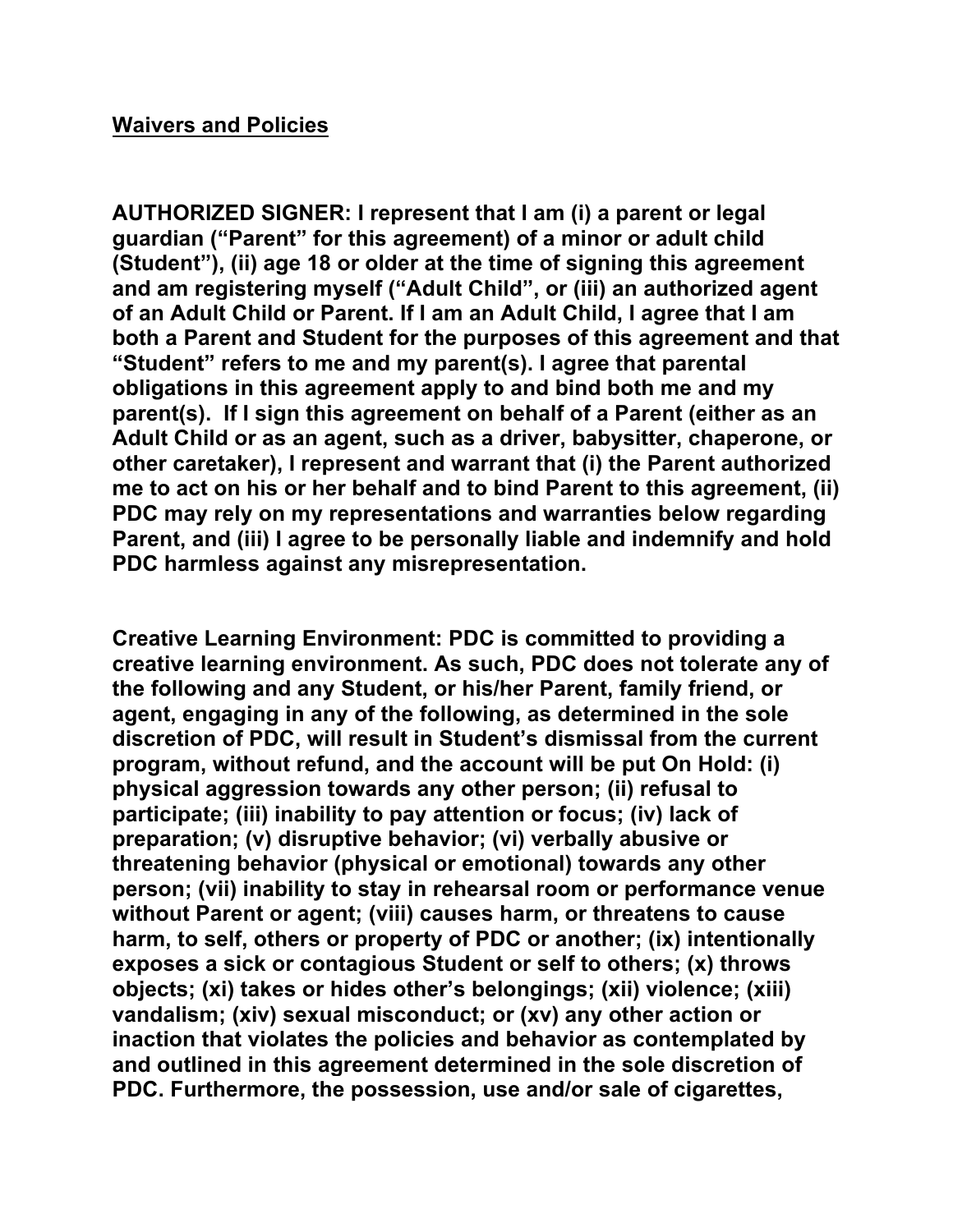**alcohol, cannabis, or illegal drugs at the studio, PDC events, performance venues will result in immediate dismissal without refund.**

**Observation and Make-ups: Until further notice and due to safety precautions, only PDC Staff and registered students are allowed in the lobby and/or dance space. For safety reasons, there are no inperson make-ups permitted for any reason. All make-up classes may be done virtually in an approved PDC Interactive class options within 2 weeks of the absence. Make-up classes are not offered for studio breaks or holidays with the exception of: Labor Day, Dr. Martin Luther King Jr. Day, and Memorial Day. Given the aforementioned emphasis on continuity and maintaining an optimal classroom environment, dancers will not be able to make up missed classes after April 1, 2021 for the remainder of the session. This is both for the sake of the dancer as well as the class. Making-up a class with students who are already well into their specific classes' recital choreography, places the dancer in a position of being expected to know material they have not yet learned and disallows the class from picking up where they left off.**

**Anti-Bullying Policy/ Personal and Property Damage: PDC recognizes the harmful effects of bullying. As such, PDC does not tolerate bullying of any kind, by either a Student or a Student's Parent, family members, friends, or agent, especially bullying directed towards another member of the PDC community, be it threatening, physically intimidating or saying or writing hateful or mean-spirited words anywhere, at any time, associated with a PDC event or performance, either in person or online, or by any other way of communication, be it writing or otherwise, made directly or indirectly to another Student. I agree that I am responsible, and agree to timely reimburse PDC, for any damage to any PDC property caused by Student, Parent, family member or agent. PDC property includes any property for which PDC is responsible, whether or not owned by PDC. PDC is not responsible for lost or stolen items. Items left in the lost and found will be donated at the end of each month without reminder or notice.**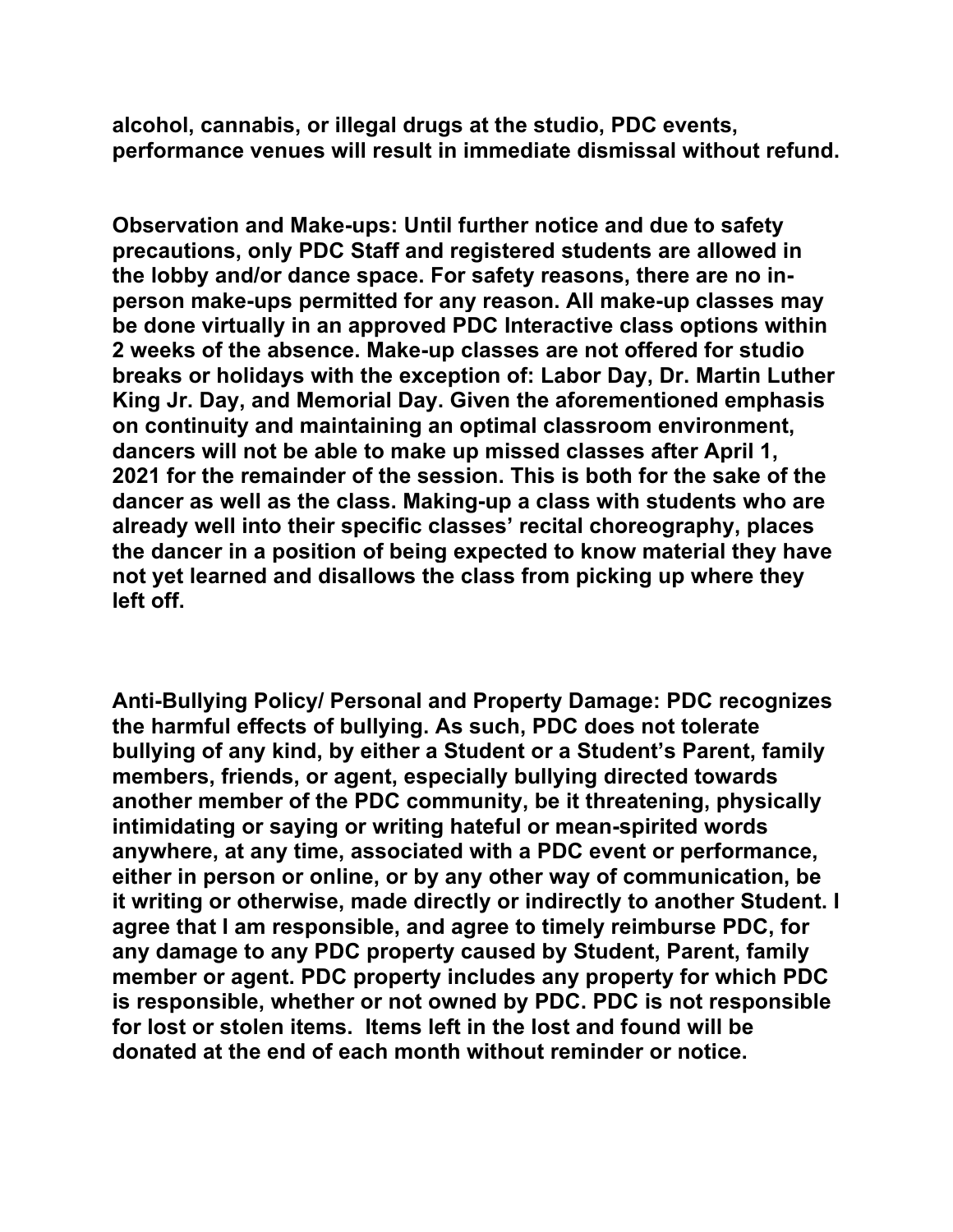## **Payment and Refund Policies**

**Fees are non-refundable for all programs. PDC offers no refunds, transfers or credits for missed classes, workshops or camp days due to illness, schedule conflicts or for any other reasons. By registering your child for classes, you agree to have your monthly tuition automatically withdrawn on the 25th of each month. This authorization will remain in effect until notified by the customer in writing, with a 2-week written cancellation notice via email prior to the following charge session (25th of that month).** 

**Tuition is the same every month and will not be prorated for missed classes, observed holidays or studio breaks. Tuition is calculated based on the number of weeks in the season and is divided into equal monthly payments. This includes months with 5 weeks, recital week, studio holidays and breaks, which are distributed among the 10 months. A list of studio holidays can be found on our website at www.prodigydance.com, under the "Schedule" tab. The first charge for September 2019 will be automatically withdrawn when you register for classes. Tuition not collected by the 28th of each month due to declines and or payment method issues will be subject to a \$25 late fee, per week the tuition payment is past due. You MUST update your online account if your credit card or bank account information has changed or expires in order to avoid a \$25 late fee. Any account that is more than 2 months past due, will automatically be sent to collections by our accounting department.**

**An annual \$45 registration fee is due at the time of registration and non-refundable. All registrants are required to have a credit card or bank account on file to secure a spot in a class. Tuition payments will be processed with the payment method shown on file AUTOMATICALLY on the 25th of each month for the following months tuition. For Example: Tuition for October will be charged September 25th. There will be a 3.5% administrative fee to use a credit or debit card. There is NO charge if you add your bank account under ACH (Automated Clearing House) which is the authorization to debit**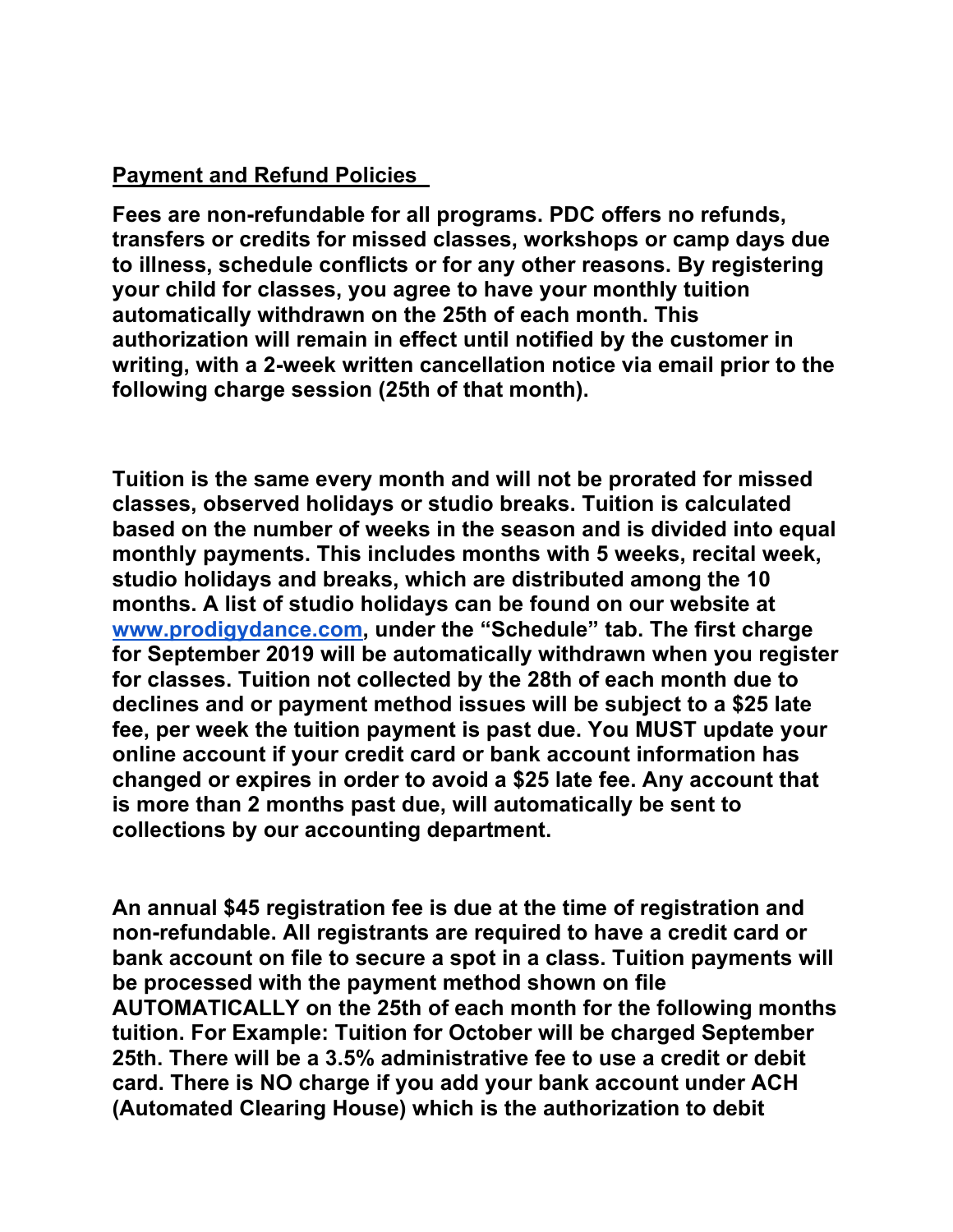**directly from the customer's checking or savings account. PDC has the authorization to initiate electronic payments for ANY balances past due on the account. All declined/returned ACH payments are subject to a \$35 fee that will be charged to your account. Customers are responsible for making sure their credit card or bank account on file is current.**

**In the event that enrollment does not reach the required number for a particular class, workshop or camp, or circumstances arise beyond PDC's control, PDC reserves the right to cancel or combine age/level appropriate classes. You will be notified, and we will find a suitable replacement. If no replacement can be settled upon, PDC will refund your tuition payment. Transferring or changing classes is allowed without a fee within two weeks of registration. There is a \$15 fee per class transfer or change made after the two-week grace period. Because of the annual June Recital preparations and costume orders, class transfers or changes may only occur through November 2, 2020.**

**A recital fee of \$95 per dancer will be charged to every client's account with November's tuition on October 25th or once we have clearance to hold our event(s) based on county guidelines. The recital fee is non-refundable. All dancers will be charged the recital fee. In the unlikely event that your dancer is unable to participate in the end of the year recital with their class, the \$95 recital fee will become a credit on your account to be used exclusively for June tuition 2021. If a dancer drops a class prior to June, they are forfeiting the nonrefundable recital fee.**

## **Class Make-Up and Cancellation Policy**

**We require a 2-week written cancellation notice via email prior to the next charge session (25th of the month) in order to drop a class and discontinue tuition payments regardless of the clients' attendance. As long as a student is enrolled, they are holding a spot in their chosen class. If you choose to drop a class less than 2 weeks prior to the next charge session (the 25th of the month), tuition will still be charged for the following month. Withdrawals are accepted through March 28, 2021. (Any drop requests after April 1st will not be honored**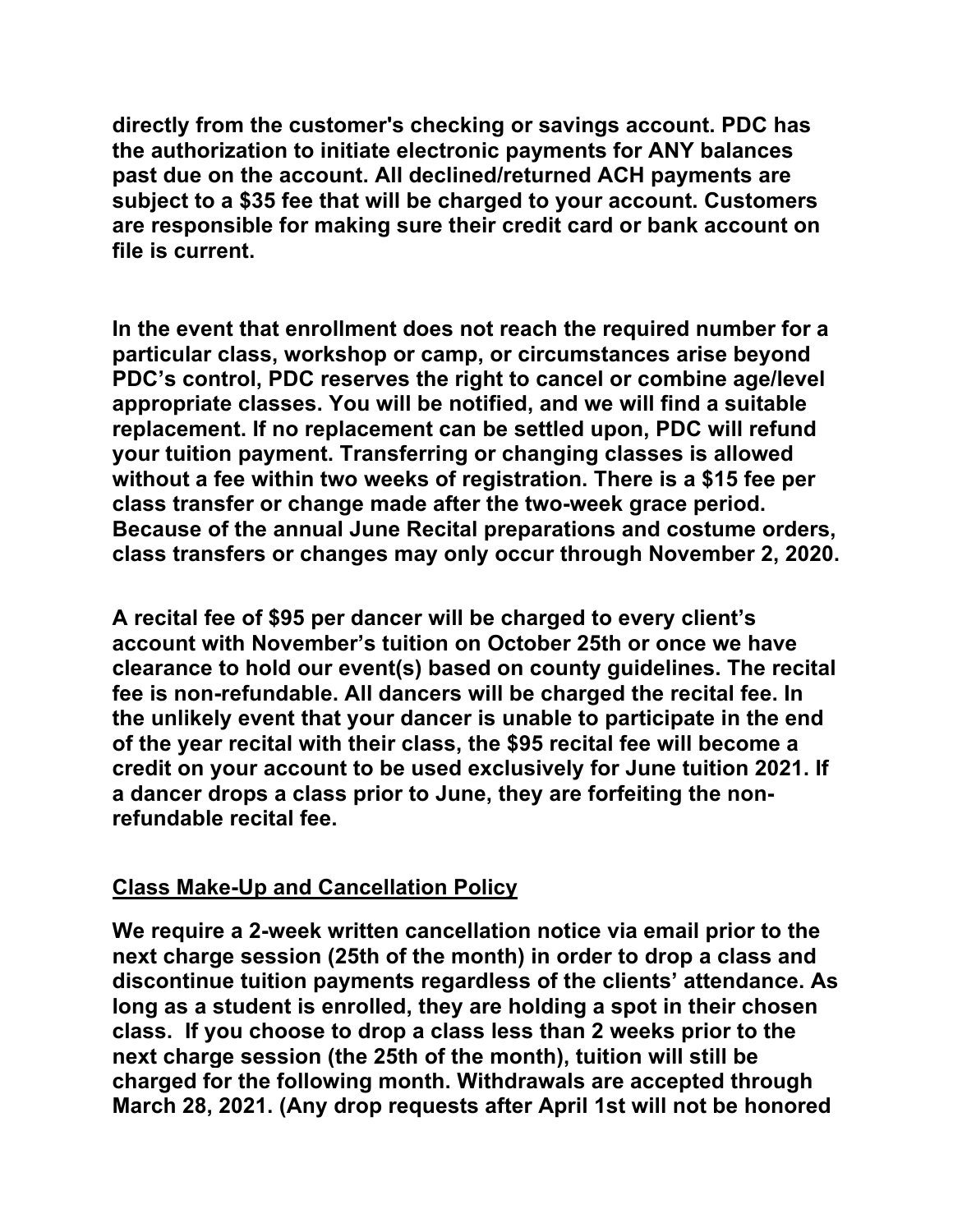**and the account holder will be responsible for the remainder of the session tuition through June 2021). PDC's 2-week written drop/cancellation policy will remain the same in the event that classes are moved to the virtual platform.**

**Conditions Beyond Control of PDC: PDC will not provide refunds or credits for any classes, lessons, workshops, programs, or performances that are cancelled, interrupted or interfered with as a result of any quarantine; pandemic; fire; storm; flood; earthquake; explosion; acts of War or Terrorism; rebellion; laws, regulations, requirements, rulings or orders of any governmental agency or authority; or acts of God.**

# **Release of Liability**

**Risk of Injury: By signing this agreement, Student and Parent recognize and acknowledge that performance art is dangerous and involves certain risks including, but not limited to (a) loss of, or damage to, personal property; and (b) bodily injury, such as sprains or strains, impact injuries, and blisters or fatality. As a voluntary participant, Student understands and accepts all of these and other risks associated with participation at PDC, no matter how remote or unlikely.**

**Physical Condition: Student (or Parent) represents and warrants to PDC that Student has no physical or psychological problems that would prohibit Student from participating in the activities at PDC. Student or Parent has consulted a personal physician or has taken whatever steps deemed necessary to determine that Student's status is of good health with no conditions that might limit participation in performance art. Student or Parent understands that no medical benefits or services will be provided during these performance art activities, and that Student and/or Student's insurance shall be solely liable to pay for any medical expenses incurred on Student's behalf.**

**Assumption of the Risk and Waiver of Liability Relating to Coronavirus/COVID-19**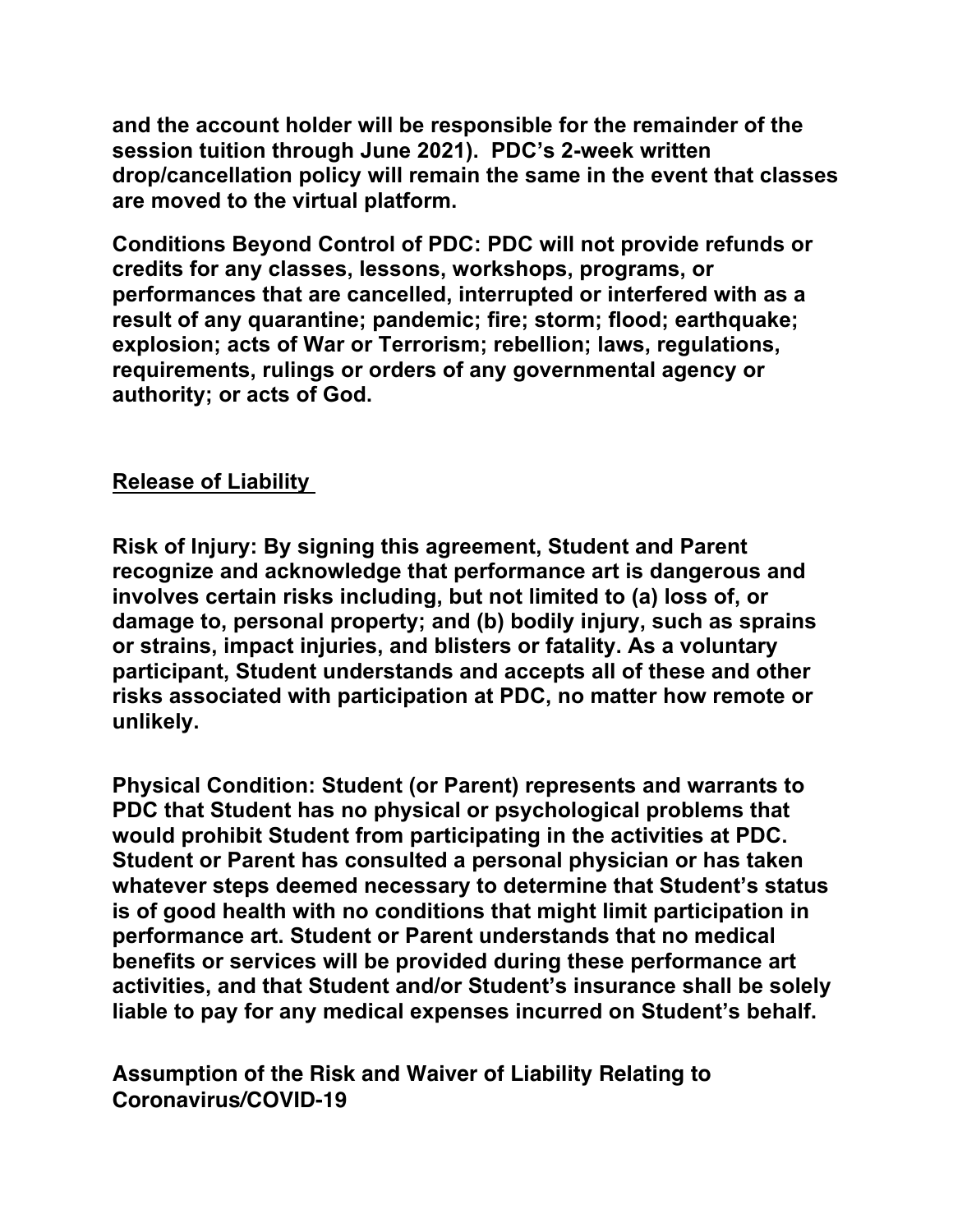**The novel coronavirus, COVID-19, has been declared a worldwide pandemic by the World Health Organization. As a result, federal, state, and local governments and federal and state health agencies recommend/mandate social distancing at all times, high volume sanitization practices and face coverings for certain age groups. PDC has put in place preventative measures to reduce the spread of COVID-19; however, PDC cannot guarantee that you or your child(ren) will not become infected with COVID-19. Further, attending PDC could increase your risk and your child(ren)'s risk of contracting COVID-19. I acknowledge the contagious nature of COVID-19 and voluntarily assume the risk that my child(ren) and I may be exposed to or infected by COVID-19 by attending extra-curricular activities such as PDC and that such exposure or infection may result in personal injury, illness, permanent disability, and death. I understand that the risk of becoming exposed to or infected by COVID-19 at PDC may result from the actions, omissions, or negligence of myself and others, including, but not limited to, PDC staff, program participants and their families. I voluntarily agree to assume all of the foregoing risks and accept sole responsibility for any injury to my child(ren) or myself (including, but not limited to, personal injury, disability, and death), illness, damage, loss, claim, liability, or expense, of any kind, that I or my child(ren) may experience or incur in connection with my child(ren)'s attendance at PDC or participation in PDC classes. On my behalf, and on behalf of my children, I hereby release, covenant not to sue, discharge, and hold harmless PDC, its employees, staff, agents, and representatives, of and from the Claims, including all liabilities, claims, actions, damages, costs or expenses of any kind arising out of or relating thereto. I understand and agree that this release includes any Claims based on the actions, omissions, or negligence of PDC, its employees, staff, agents, and representatives, whether a COVID-19 infection occurs before, during, or after participation in any PDC program, class or event.**

**Online Classes: PDC may, in its sole discretion, teach class through electronic means. In such instances, PDC will capture its classes on video, audio and/or still images for broadcast to Students via PDC**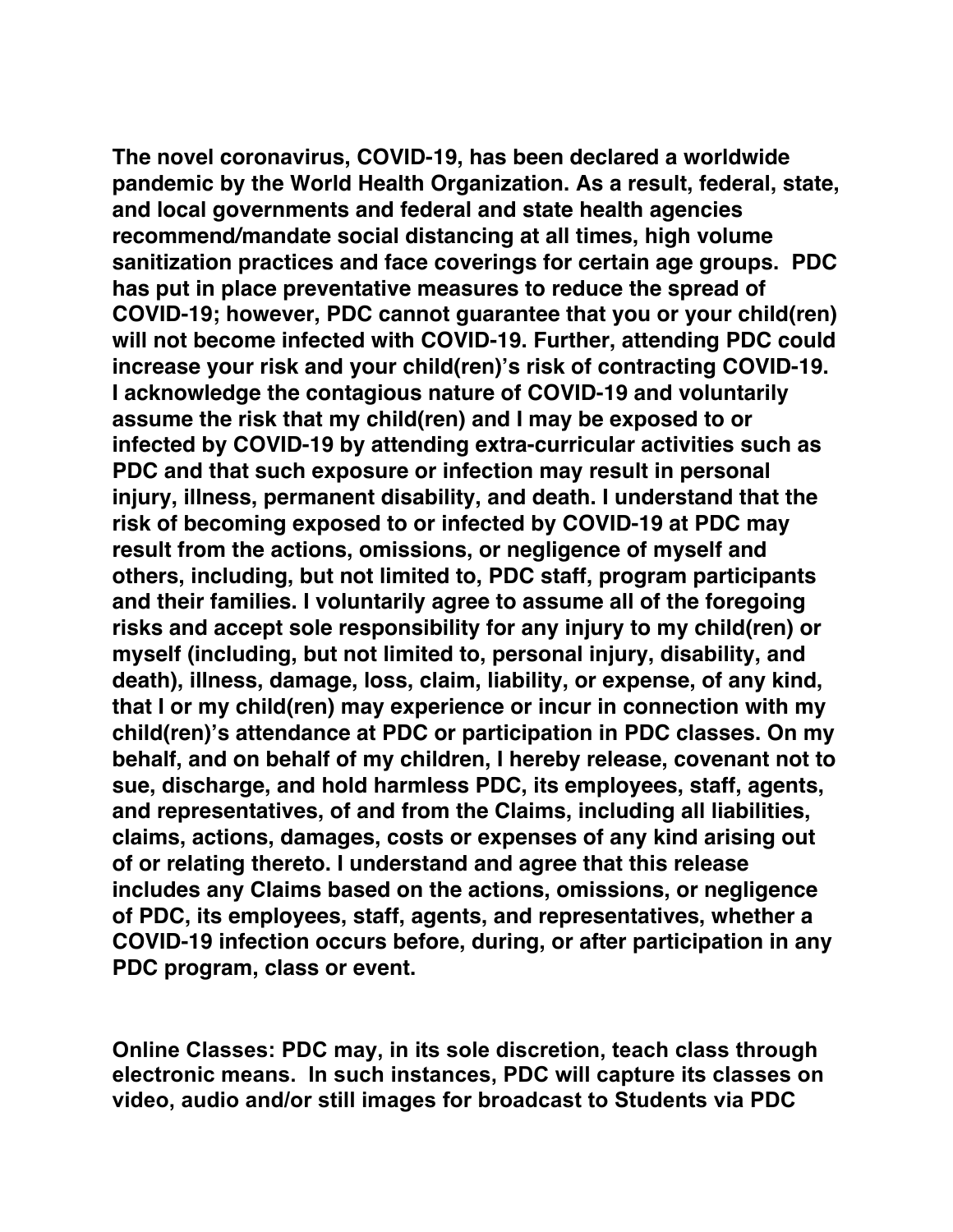**Interactive. By participating in such online classes, Student and/or Parent grants PDC permission to use materials Student and/or Parent provides to PDC or its employees or agents (such as instructors) in one or more of its content, products and advertising, without notice, compensation to or further approval from Student and/or Parent. PDC's 2-week written drop/cancellation policy will remain the same in the event that classes are moved to the virtual platform.**

**Waiver: I realize that while PDC endeavors to take reasonable and appropriate safety precautions, participation in supervised lessons and rehearsals involve some risk of injury. I hereby release and hold harmless Prodigy Dance Company (PDC) and all of its principals, agents, contractors, and employees of and from any actions, claims, and damages of any kind, either in contract or tort or otherwise, on account of injuries of any type or nature incurred in connection with or arising out of my child's or my own participation in this program. In case of emergency, my child may be treated by a qualified physician. I understand that PDC does not assume responsibility for any injury or damage which might arise out of or in connection with such authorized emergency medical treatment.**

**Release of Claims: In consideration for Participant's participation in this activity, and with the intent to be legally bound, Participant (or Parent/Guardian), on behalf of Participant, and Participant's heirs executors, administrators, and assigns does hereby forever release, waive, and relinquish all claims Participant may have as a direct or indirect result of Participant's participation in this activity and any and all activities relating to the services provided by Service Providers. Participant (and/or Parent/Guardian) hereby irrevocably releases all of the Service Providers, their employees, agents, representatives, elected officials, contractors, subcontractors, successors, heirs, assigns, lessors, affiliates, volunteers and legal representatives from, and hold them harmless for, all claims, rights, demands or causes of action whether known or unknown, suspected or unsuspected, arising out of the activities or any services provided by Service Providers, which Participant or Participant's successors, heirs, or assigns may have against the Service Providers in connection with activities with the Service Providers, and Participant**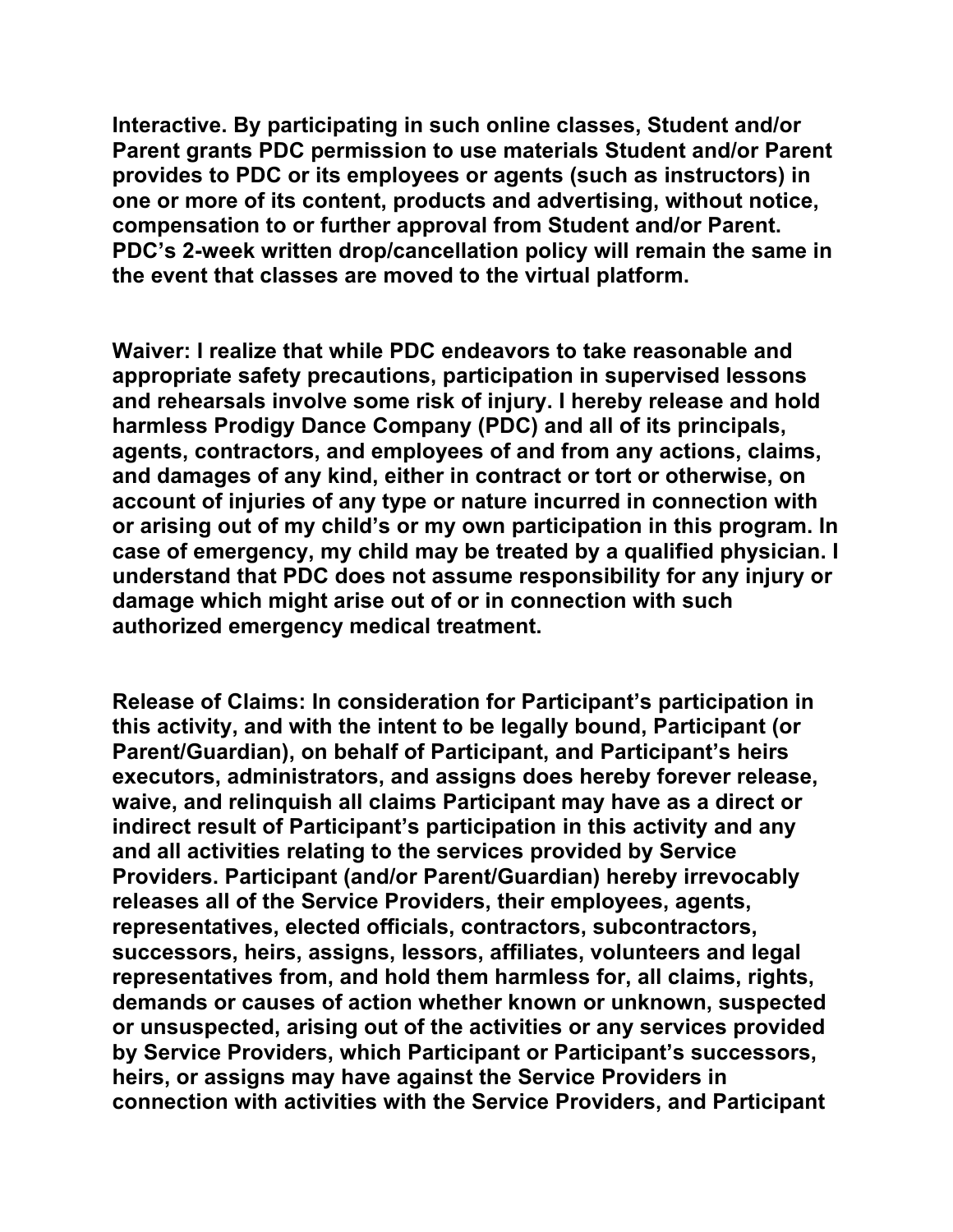**agrees to make no claims against or sue any of the Service Providers for injuries, death, or property damage that is caused due to the ordinary negligence of the Service Providers or any dangerous conditions of any property upon which the activities may take place.**

**Severability and Limitation of Liability: Student expressly agrees that this agreement is governed by the State of California and is intended to be as broad and inclusive as permitted by California law, and that in the event any portion of this agreement is determined to be invalid, illegal, or unenforceable, the validity, legality and enforceability of the balance of the agreement shall not be affected or impaired in any way and shall continue in full legal force and effect. The parties to this agreement acknowledge and agree that PDC and none of its employees, Melissa Semmer, or any of its agents are personally liable for any litigation or disputes arising hereunder, whether direct or indirect, and of any nature whatsoever.**

**Attorney's Fees: Student acknowledges that this agreement is a contract and agrees that in the event of a dispute, claim, action, proceeding, pre-litigation matters, or lawsuit arising from or in connection with the execution, non-performance, or breach of any obligation of this agreement, Student shall pay all attorney's fees and costs, including, without limitation, expert witness fees and costs, incurred by PDC.**

## **Pick-up and Drop-off**

**Parents/guardians and caretakers are granted a 5-minute grace period following the official end time of the camp, workshop or class their student is attending.** 

## **Photo Consent**

**Photo/Video Release: I authorize PDC to allow Student's photo to appear in promotional and educational material without identification. I understand that PDC uses social media outlets (such**